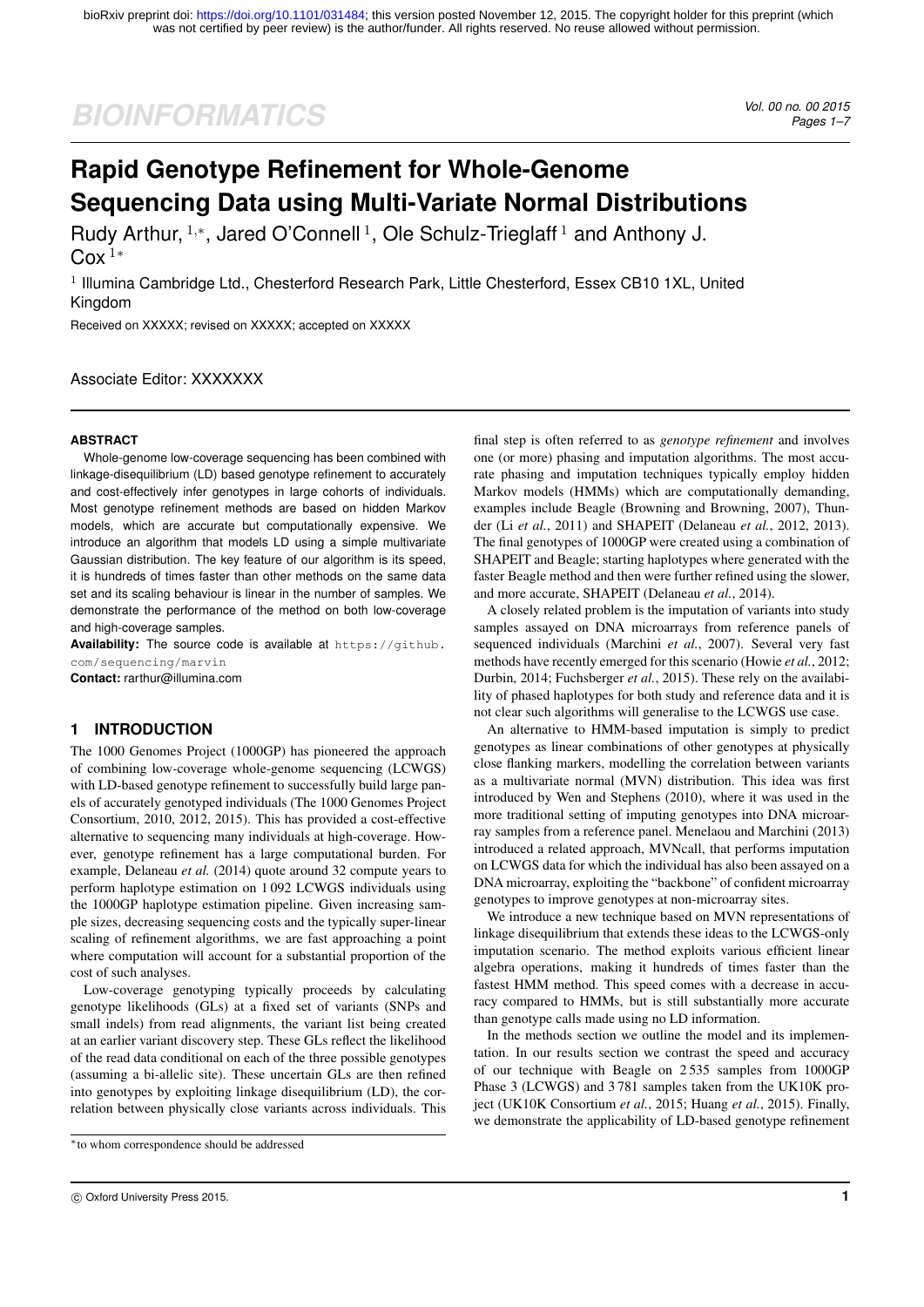#### *Arthur et al*

in the high-coverage WGS setting, something that has not been investigated to date.

The method is implemented in a software package called MarViN (MultiVariate Normal imputation) and is freely available under the GPLv3 license.

## **2 MATERIALS AND METHODS**

We assume that  $N$  diploid individuals have been sequenced and used to detect  $M$  bi-allelic polymorphisms. We record the number of copies of the non-reference (alternate) allele in a matrix

$$
G_{ij} \in \{0, 1, 2\},\tag{1}
$$

where the indexes  $i$  and  $j$  label polymorphic sites and individuals respectively. We assume that we have been given genotype likelihoods (GLs)

$$
P(R_{ij}|G_{ij}=k),\t\t(2)
$$

where  $k \in \{0, 1, 2\}$  and  $R_{ij}$  denotes the reads aligning to site i in individual j.

### 2.1 Single-site model

We now describe a simple Expectation-Maximization (EM) algorithm that we use to initialise our model. We apply Bayes' theorem to obtain posterior probabilities of genotypes:

$$
P(G_{ij} = k|R_{ij}) \propto P(G_{ij} = k)P(R_{ij}|G_{ij} = k). \tag{3}
$$

where  $P(G_{ij} = k)$  is the prior probability of seeing genotype k and is initialised as  $\frac{1}{3}$ . Dosages (expected genotype values) at each site can be calculated from

$$
G_{ij} = \sum_{k} k P(G_{ij} = k | R_{ij})
$$
\n(4)

This constitutes the E-step of our routine. The M-step involves reestimating our prior,  $P(G_{ij} = k)$ . First, we estimate site allele frequencies as

$$
\hat{\mu}_i = \frac{1}{2N} \sum_j G_{ij}.\tag{5}
$$

Assuming Hardy-Weinberg equilibrium, our updated prior is then

$$
P(G_{ij} = k) = \begin{cases} (1 - \hat{\mu}_i)^2 & k = 0, \\ 2\hat{\mu}_i(1 - \hat{\mu}_i) & k = 1, \\ \hat{\mu}_i^2 & k = 2. \end{cases}
$$
 (6)

The E-step and M-step are iterated and generally converge rapidly.

## 2.2 Multi-site model

This EM algorithm gives an estimate of  $G_{ij}$  that takes into account the population allele frequency at site  $i$  but ignores any correlation with flanking sites (*i.e.* linkage disequilibrium). We now describe how to improve the estimate of G using LD. A simple way to encode LD is with the  $M \times M$  covariance matrix  $\Sigma$ , where

$$
\Sigma_{ii'} = \frac{1}{2N} \sum_{j} (G_{ij} - \mu_i)(G_{i'j} - \mu_{i'}).
$$
 (7)

Following Wen and Stephens (2010), we make the assumption that the probability density for the vector of dosages  $g^{(j)}$  for individual  $j$ ,

the  $j^{\text{th}}$  column of the genotype matrix  $(g_i^{(j)} = G_{ij})$ , is multivariate normal (MVN):

$$
P(g^{(j)} = g) \propto \exp\left(\frac{1}{2}(g - \mu)^T \Sigma^{-1} (g - \mu)\right) \tag{8}
$$

We can then ask "what is the distribution for the dosage at site  $i$ of individual  $i$  conditional on the dosages at all other sites?" For the MVN, a closed form expression for this conditional probability exists:

$$
P(G_{ij} = k | G_{i'j} = g_{i'}^{(j)}) \propto \exp\left(\frac{(k - \nu_{ij})^2}{2\sigma_i}\right)
$$
 (9)

where  $g_{i'}^{(j)}$  refers to all genotypes excluding site i and

$$
\sigma_i = \Sigma_{ii} + \sum_{l \neq i}^{M} \sum_{m \neq i}^{M} \Sigma_{il} \tilde{\Omega}_{lm}^{(i)} \Sigma_{mi}, \qquad (10)
$$

$$
\nu_{ij} = \mu_i + \sum_{l \neq i} \sum_{m \neq i} \Sigma_{il} \tilde{\Omega}_{lm}^{(i)} (G_{mj} - \mu_m), \tag{11}
$$

and the matrix  $\tilde{\Omega}^i$  is the inverse of the matrix formed by deleting the  $i^{\text{th}}$  row and column from  $\Sigma$ .

In words, what we are doing is using the genotype matrix to estimate allele frequencies and linkage disequilibrium. Fixing these, we re-estimate the genotype matrix using the MVN assumption. The approach is similar to our single site EM algorithm, but with the simple population frequency prior in equation 6 replaced with the more sophisticated population LD prior in equation 9.

Examining the terms closely, we see that  $\sigma_i$  is independent of the individual, as is the quantity

$$
t_{im} = \sum_{l \neq i} \Sigma_{il} \tilde{\Omega}_{lm}^{(i)}.
$$
 (12)

Thus we need only calculate it once. Rewriting equation 11, we see that updating the mean of individual  $j$  is achieved by evaluating

$$
\nu_{ij} = \mu_i + \sum_{m \neq i} t_{im} (G_{mj} - \mu_m), \tag{13}
$$

at a cost of one dot product per site per individual.

#### 2.3 Algorithm description

We initialise G using the single-site model described in Section 2.1. We then repeat the following steps for a default of five iterations:

- 1. Calculate  $\mu$  and  $\Sigma$  from  $G$ .
- 2. Calculate  $t_{im}$  and  $\sigma_i$  for all sites i and m.
- 3. For all sites i and individuals j, calculate  $\nu_{ij}$ .
- 4. Update  $P(G_{ij} = k | R_{ij})$  using equations 3 and 9.
- 5. Recalculate G.

We take the final estimate of  $G$  as our imputed genotypes. We could iterate steps 2 and 3, reusing the covariance matrix obtained at the beginning of the iteration but we found this to be unhelpful in practice.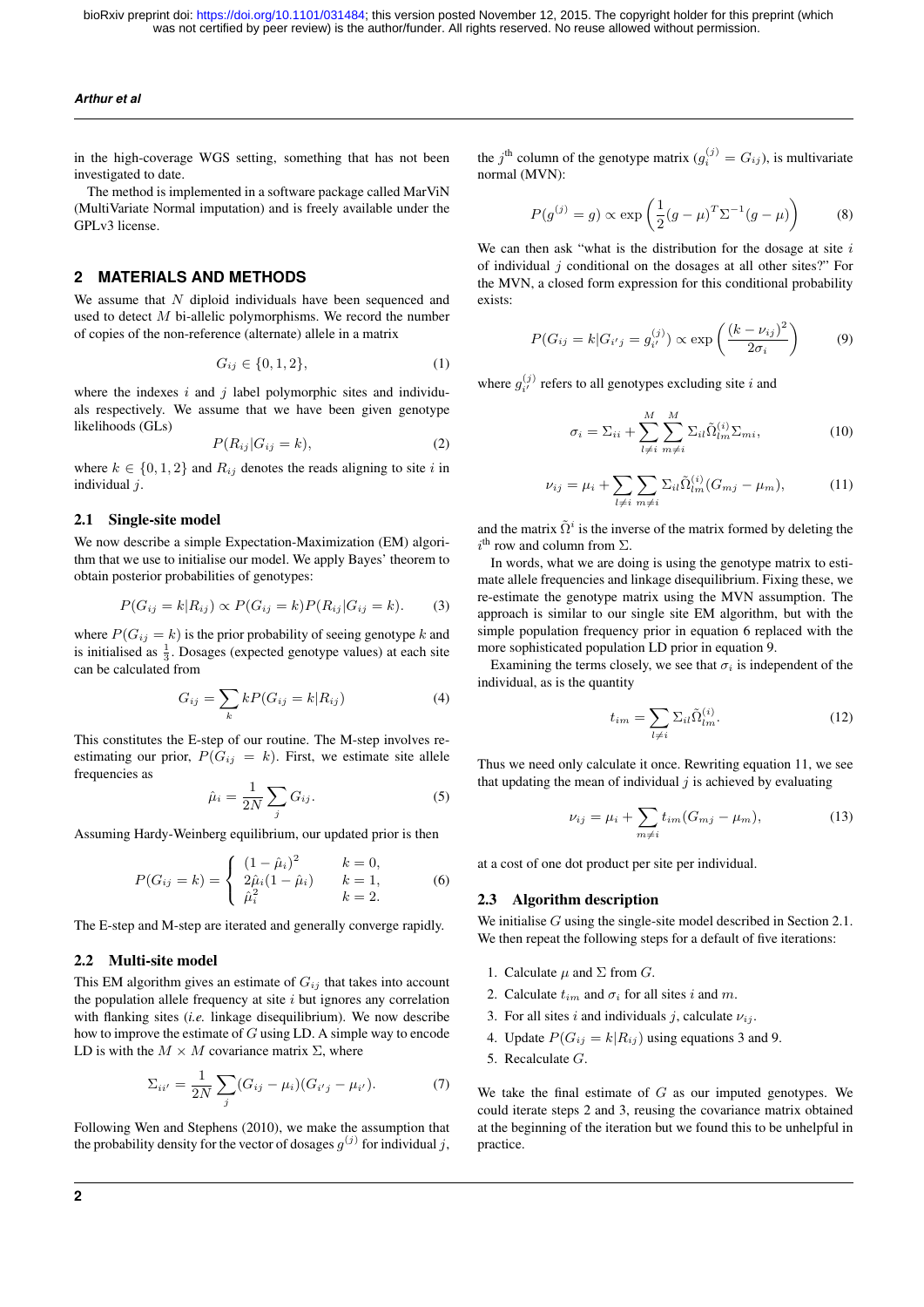#### *Rapid genotype refinement for WGS data*

#### 2.4 Calculating  $\Omega$

Computationally, Step 1 is dominated by the calculation of  $\Sigma$ , which takes  $O(NM^2)$  operations. Step 2 requires a matrix vector product for every individual and so is also  $O(NM^2)$ . However, a straightforward implementation of Step 3 would be  $O(M^4)$ , since a matrix must be inverted at each site at a cost of  $O(M^3)$  per inversion.

To see how Step 3 can be sped up, consider the case where we want to update the marker 1 while fixing the  $M - 1$  markers to the right. We write the covariance matrix in the following form:

$$
\Sigma = \begin{pmatrix} \Sigma_{11} & \Sigma_{12} \\ \Sigma_{21} & \Sigma_{22} \end{pmatrix}
$$
 (14)

where  $\Sigma_{11}$  is  $1 \times 1$  and  $\Sigma_{22}$  is  $(M - 1) \times (M - 1)$ . To calculate  $\sigma_1$ , we require

$$
\sigma_1 = \Sigma_{11} + \Sigma_{12} \Sigma_{22}^{-1} \Sigma_{21} \tag{15}
$$

(compare equation 10). The big overhead here is calculating  $\Sigma_{22}^{-1}$ . We define

$$
\Omega = \Sigma^{-1} = \begin{pmatrix} \Omega_{11} & \Omega_{12} \\ \Omega_{21} & \Omega_{22} \end{pmatrix},\tag{16}
$$

where the blocks are sized to match the corresponding submatrices of Σ. By making an LDU decomposition, we can show that

$$
\Sigma_{22}^{-1} = \Omega_{22} - \Omega_{21}\Omega_{11}^{-1}\Omega_{12},\tag{17}
$$

which is known as the Schur complement of  $\Omega_{11}$  in  $\Omega$ . This gives us  $\tilde{\Omega}^{(1)} = \Sigma_{22}^{-1}$  which we can use in equation 12.

Consider the variant at site  $i$ . The matrix we need to invert in order to evaluate the conditional expectation is the inverse of a submatrix of  $\Sigma$  formed by deleting the  $i^{\text{th}}$  row and column of  $\Sigma$ . Swapping rows i and 1 and columns i and 1 of  $\Sigma$  puts the matrix we need the inverse of in the position of  $\Sigma_{22}$  in equation 14. A row and column can be swapped by pre and post multiplying with a permutation matrix P.

$$
\Sigma \to P\Sigma P^T. \tag{18}
$$

Because permutation matrices are orthogonal we have that

$$
(P\Sigma P^T)^{-1} = P(\Sigma)^{-1} P^T = P\Omega P^T.
$$
 (19)

The required inverse for variant  $i$  can be obtained by applying equation 17 again on the permuted matrix. In practice we just swap rows and columns of the matrix the usual way, which is equivalent to the multiplication. This trades  $M$  matrix inverses for a single matrix inverse plus M matrix operations of complexity  $O(M^2)$ each (matrix-vector products), giving an  $O(M^3)$  overall cost.

#### 2.5 Using a reference panel

If we have a small number of individuals to impute and a reference panel formed from a large number of individuals with hard genotypes assigned, we can impute individuals using the panel by following the procedure below:

- 1. Calculate allele frequencies  $\mu$  and the covariance matrix  $\Sigma$ from the panel.
- 2. Use the panel allele frequencies to obtain an initial estimate of G from the GLs.
- 3. Calculate  $t_{im}$  and  $\sigma_i$  for all sites i.
- 4. For each individual with genotype  $g^{(j)}$  to be imputed, the following steps are performed  $K$  times:
	- a. For all sites i, calculate  $\nu_{ij}$
	- b. Update  $P(g_i^{(j)} = k | R_{ij})$  using Bayes' theorem, equations 3 and 9.
	- c. Recalculate  $g^{(j)}$ .

Calculating  $t_{im}$  is  $O(M^3)$  and  $\Sigma$  is  $O(NM^2)$ , both of which must be done once per panel. To impute each new individual then requires performing  $O(M^2)$  operations for each of K iterations, where  $K$  will be around 5 in practice.

#### 2.6 Regularizing the covariance matrix

To guard against degeneracy due to perfect correlation and force the variance to be non-zero, we performed Tikhonov regularization on the covariance matrix, *i.e.* applied the transformation

$$
\Sigma \to \Sigma + \lambda I. \tag{20}
$$

We found  $0.06$  to be an effective value for the regularization parameter  $\lambda$  in all of our tests. Alternative regularization methods (such as adding a matrix proportional to the diagonal of the covariance matrix, as done in the Levenberg-Marquardt algorithm) were evaluated but were not found to confer a significant improvement.

After Wen and Stephens (2010), we also modify the mean as follows:

$$
\mu_i \to (1 - \theta)\mu_i + \frac{\theta}{2},\tag{21}
$$

where

$$
\theta = \frac{\left(\sum_{i}^{2N-1} i^{-1}\right)^{-1}}{2N + \left(\sum_{i}^{2N-1} i^{-1}\right)^{-1}}.
$$

This correction is relevant in the case of small cohorts where the empirical mean may be a bad estimate of the true mean, the specific form above is derived in Wen and Stephens (2010) using the model of Li and Stephens (2003). In our case, with cohorts of 2 500 or more, the difference between this and the sample mean is very small.

#### 2.7 Implementation

We implemented our method in C++ using the the Eigen matrix library (Gaël Guennebaud, Benoît Jacob and others, Eigen v3, http://eigen.tuxfamily.org) for matrix manipulations and HTSlib (Li *et al.*, 2009) for streaming the input VCF/BCF files.

#### 2.8 Data

*2.8.1 Low-coverage data* We make use of two different publicly available large cohorts to evaluate our method in the low-coverage scenario. First, the 1000GP Phase 3 samples which consist of 2 535 samples from a heterogeneous mix of 26 populations, each sample sequenced to an average of 7.4×. Second, data from the UK10K control group, a more homogeneous cohort than the 1000GP samples comprising 3 781 samples, each sequenced to around 7×. We only evaluated SNPs in these comparisons.

287 individuals from the 1000GP cohort were also sequenced to high-coverage (80× or more) by Complete Genomics (CG) and we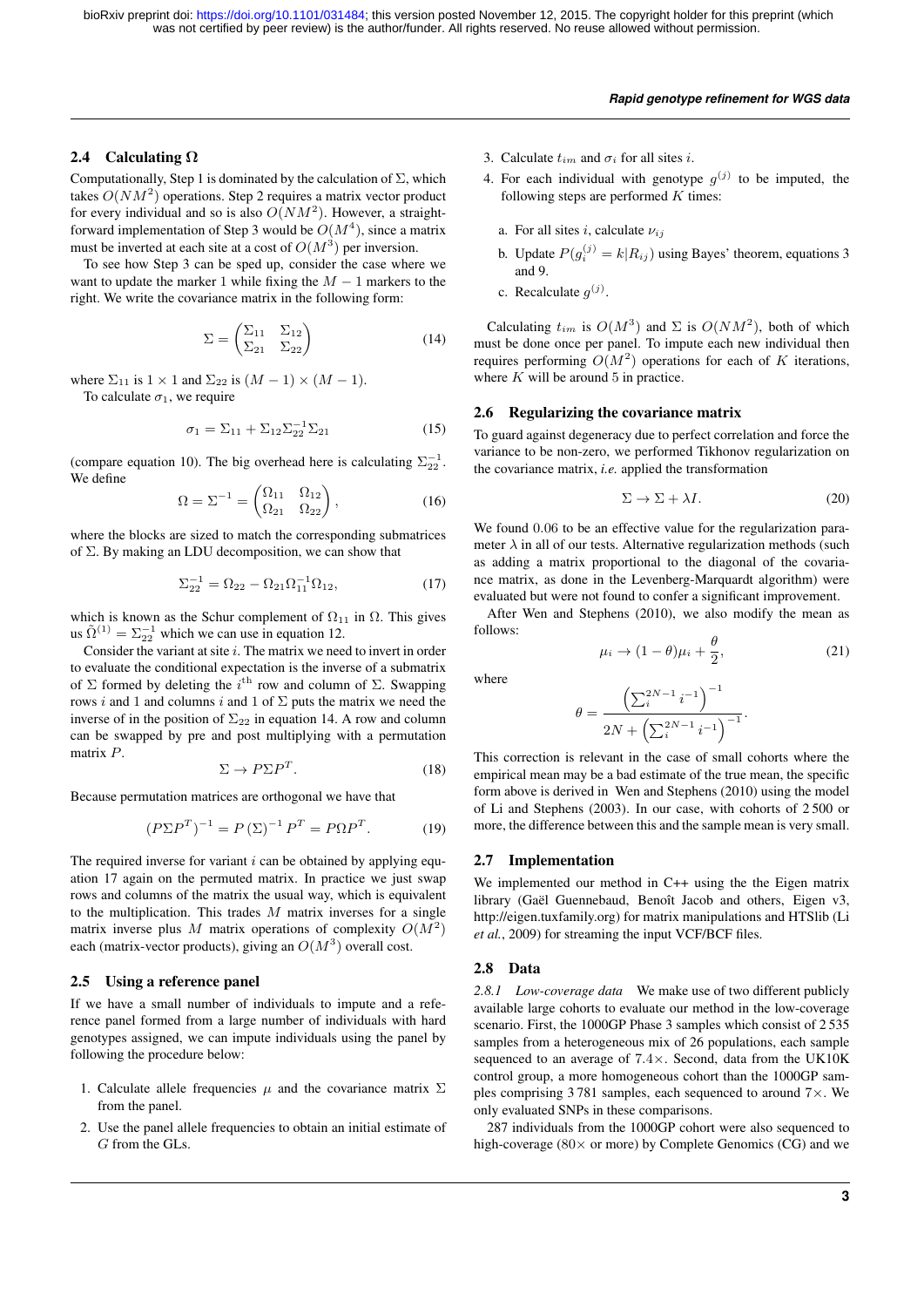#### *Arthur et al*

used this data to validate our 1000GP calls. To create validation data for the UK10K samples, we took 63 of the European CG samples and calculated genotype likelihoods at the UK10K sites for these samples from their respective low-coverage BAM files using bcftools (Li *et al.*, 2009). MarViN imputation was performed in 200kbp windows with an overlap of 100kbp between windows. We performed a number of small timing experiments on a 2Mbp region of chr20, and a more rigorous accuracy experiment using the entire chr20 for both cohorts. A summary of the samples and number of variants is in Table 1.

On both these cohorts, we compared MarViN with two alternative genotype refinement schemes: Beagle 4.0 (r1399) (Browning and Browning, 2007) and the "no-LD" method we described in Section 2.1, which does not use LD information. We chose Beagle as a comparison due its popularity, ease-of-use and relative speed compared to other HMM routines (notably SHAPEIT is more accurate but also slower). Given we expect MarViN to be substantially faster, but also less accurate, than Beagle, it is reasonable to conclude that MarViN will be faster (and less accurate) than other more computationally demanding HMM based routines.

| Cohort | Samples |                 | SNPs CG sample CG SNPs                                       |         |
|--------|---------|-----------------|--------------------------------------------------------------|---------|
| 1000GP |         | 2.535 1.628.533 | 287                                                          | 565991  |
| UK10K  | 3844    | 489 278         | 63                                                           | 223.528 |
|        |         |                 | le 1. Summery of the number of complex and SNDs for each LCW |         |

Table 1. Summary of the number of samples and SNPs for each LCWGS data set. Sample size is the number of samples present in the input genotype likelihoods, for UK10K this includes the UK10K control cohort (3781 samples) plus an additional 63 CG validation samples with GLs calculated from low coverage alignments. Number of SNPs is the number of non-singleton bi-allelic SNPs in each respective cohort on chromosome 20. The rightmost two columns count the number of samples and SNPs that are also in the CG validation data.

*2.8.2 High-coverage data* We took 50× coverage of 100bp paired reads sequenced from the widely studied NA12878 sample (ENA AC:ERR194147). These were aligned with BWA-MEM 0.7.12 (Li, 2013) and small variants were called according to GATK3.3-0 best practices (DePristo *et al.*, 2011; Auwera *et al.*, 2013), the associated genotype likelihoods were supplied to MarViN. If an alternate allele for a variant in the 1000GP reference panel was not detected in a given sample then we used the genotype likelihood taken from the homozygous-to-reference interval in the gvcf file that overlapped the variant site.

MarViN can only improve genotyping at variants seen in the reference panel (variants with LD and frequency information). Any variant called in an individual that has been seen in a curated panel such as 1000GP is likely to be real given sufficient coverage (some amount of false discovery in 1000GP notwithstanding), since these variants have already been carefully filtered. Variants called in an individual that are not present in 1000GP require more scrutiny, although we still expect tens to hundreds of thousands of novel (mostly rare) variants in a given sample.

Hence we apply the hard filters described in Li (2015) to non-1000GP variants using hapdip (http://bit.ly/HapDip). For variants called by GATK that intersect with 1000GP, we are less stringent, only filtering on the genotype quality (GQ) field, the phred-scaled probability that a genotype is incorrect. The GQ field is produced both by GATK and MarViN.

When setting up the reference panel, we excluded NA12878 and all other CEPH1463 pedigree members from the 1000GP Phase 3 panel so as not to bias results. We only considered bi-allelic SNPs with an alternate allele count of at least five, reasoning that very rare variants were unlikely to benefit greatly from LD-based refinement. We ran MarViN for five iterations with a window size of 210kbp with overlap of 5kbp at each end (so each window overlaps by 10kbp).

As truth data, we used the highly accurate NA12878 call set from Platinum Genomes v7.0.0 (http://www.illumina.com/platinumgenomes). This consists of variants and confident homozygous-reference intervals generated from multiple aligners/callers on the 17-member CEPH1463 pedigree. The reliability of the variant calls is enhanced by retaining only those calls whose inheritance pattern across the pedigree is consistent with Mendelian inheritance. GATK/MarViN callsets were compared to this truth data using hap.py (https://github.com/Illumina/hap.py), a tool which compares variants via alignment and exact matching.

## **3 RESULTS**

#### 3.1 Low-coverage genotype refinement

We first evaluated each method's speed and accuracy as a function of sample size by sampling subsets of the UK10K cohort of sizes  $N = \{100, 200, 500, 1000, 2000, 3844\}$  and performing genotyping on a 2Mbp window of chromosome 20 (35Mbp to 37Mbp) containing 14 416 SNPs. We measured the nonreference discordance (NRD) of each method, which is defined as  $(FP+TP)/(FP+TP+FN)$ , where  $TP$ ,  $FP$  and  $FN$  count the number of true positive, false positive and false negative alternate allele calls respectively. Timings were performed on a an Intel Xeon E5-2670v2 CPU with no other compute intensive processes running. We do not report compute times for no-LD as this process is dominated by I/O operations.

Figure 1 plots NRD (left) and compute time in hours (right) against sample size. When  $N=100$ ; no-LD, MarViN and Beagle had NRD of 5.74%, 5.20% and 1.26% meaning MarViN was substantially less accurate than Beagle. However, MarViN's accuracy dramatically increases with sample size. MarViN had 0.71% NRD at  $N=1000$  and 0.63% at  $N=3844$  versus 0.59% and 0.38% for Beagle. Although still less accurate than Beagle, MarViN's speed advantage widens with increasing N, it being  $104\times$  and  $1445\times$ faster than Beagle for  $N=1000$  and  $N=3844$  respectively. Notably MarViN had around 9-fold fewer errors than no-LD at  $N=3844$ and required minimal compute resources ( $\approx$ 14 CPU minutes for  $N=3844$ ).

We then evaluated each method for both the 1000GP Phase 3 cohort ( $N=2535$ ) and the UK10K ( $N=3844$ ) for the entire chromosome 20 (1.63 and 0.49 million SNPs respectively). To achieve a fair comparison of compute requirements, we gave each method exclusive use of a 20-core compute node  $(2 \times 10$ -core E5-2670v2 CPUs), running Beagle with 20 threads and running 20 simultaneous MarViN processes (concatenation time is included in the results).

Table 2 summarises the accuracy and compute times. MarViN was 360× faster than Beagle on UK10K and 46× faster on 1000GP.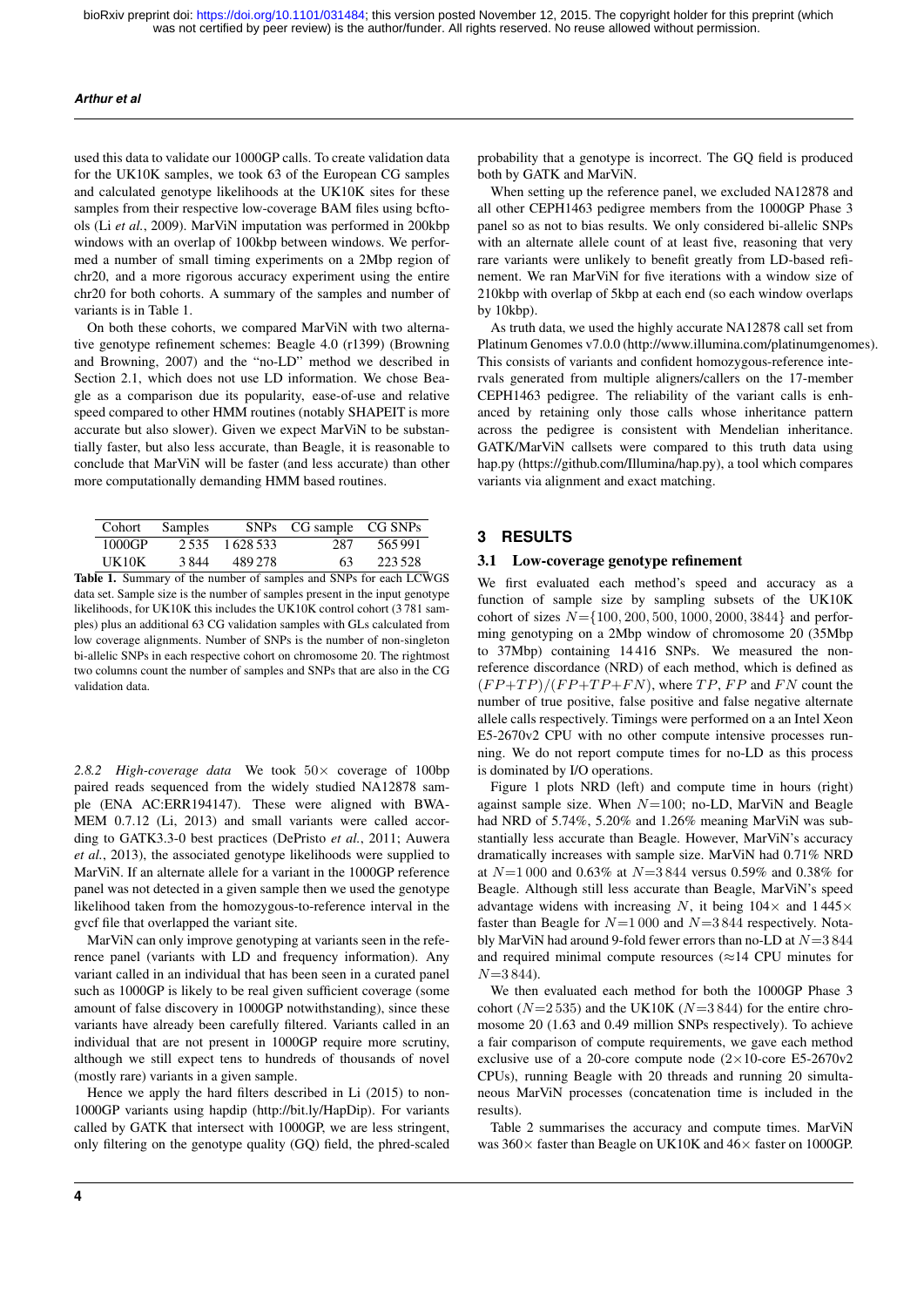#### *Rapid genotype refinement for WGS data*



Fig. 1: Performance of each method on UK10K cohort for increasing samples sizes (chr20:35M-37M). Left: Non-reference discordance versus sample size for three different methods. Right: Total compute time in hours versus sample size.

MarViN's speed advantage on 1000GP is decreased relative to UK10K due to a much larger number of SNPs. MarViN had higher NRD than Beagle with 1.66% versus 0.90% on 1000GP and 0.64% versus 0.41% on UK10K. Whilst these accuracy differences may seem small, the error rates are concentrated at low frequency genotypes. Nevertheless, MarViN has  $4.64 \times$  and  $9.82 \times$  fewer errors than the naive no-LD routine.

|               |        | Cohort Method Time Discordance NRD |                   |
|---------------|--------|------------------------------------|-------------------|
| 1000GP no-LD  |        |                                    | $0.62$ 7.71       |
| 1000GP Marvin | 19.03  | 0.11                               | -1.41             |
| 1000GP Beagle | 878.31 | 0.07                               | 0.90              |
| UK10K no-LD   |        |                                    | $1.16 \quad 6.35$ |
| UK10K Marvin  | 2.26   | 0.11                               | 0.61              |
| UK10K Beagle  | 812.52 | 0.08                               | 0.44              |

Table 2. Performance for each method on the 1000GP  $(N=2535)$  and UK10K  $(N=3844)$  chr20 data. Time is the compute time in hours on a 20-core (2×E5-2670v2 CPUs) server with 132GB RAM when using 20 threads. Discordance is the percentage of discordant genotypes between the imputed genotypes and high-coverage genotypes on the CG validation samples. Non-reference discordance (NRD) is the discordance when not counting genotypes that were homozygous reference in both the imputed and high-coverage genotypes.

We then investigated accuracy at different allele frequencies by binning genotypes by allele frequency and calculating Pearson's correlation coefficient  $(r^2)$  between the imputed genotypes and the high-coverage validation genotypes within each bin. Figure 2 plots  $r^2$  against allele frequency (log 10 scale) for 1000GP (left) and UK10K (right). We see for common variants (AF $\geq$ 2%) Beagle and MarViN are roughly equal (and substantially better than no-LD). Beagle outperforms MarViN at lower allele frequencies. Figure 2 and Table 2 also suggest that MarViN performs less well on heterogeneous cohorts such as 1000GP, compared to relatively homogeneous cohorts like UK10K.



Fig. 2: Pearson's correlation coefficient between imputed and true genotypes for different cohorts as a function of allele frequency for different data sets. Left: 1000GP Right: UK10K.

## 3.2 High-coverage genotype refinement

Figure 3 plots recall (proportion of PG SNPs detected and correctly genotyped) against precision (the proportion of called SNPs that are concordant with PG) for GATK before and after refinement with MarViN for increasingly liberal filters on the GQ field. MarViN refinement yields a modest, but consistent, improvement in SNP recall for a given level of precision (and vice versa).



Fig. 3: Recall versus precision for GATK SNP genotype calls before and after refinement with MarViN for increasingly aggressive GQ filters. Recall is defined as the proportion of PG alternate genotypes correctly identified. Precision is the proportion of alternate genotypes called that are concordant with the PG data set.

Table 3 further breaks down these results. Firstly, there were 243 381 SNPs called by GATK that were not in 1000GP (with minor allele count  $>4$ ), these were filtered using the hard filters in hapdip. Such SNPs cannot be further refined but we report them for completeness. Of these, 143 247 SNPs were validated in the Platinum Genomes dataset and a total of 2 386 were classified as false positives due to having either incorrect genotypes, incorrect alleles or being called in a known homozygous-reference region. This yields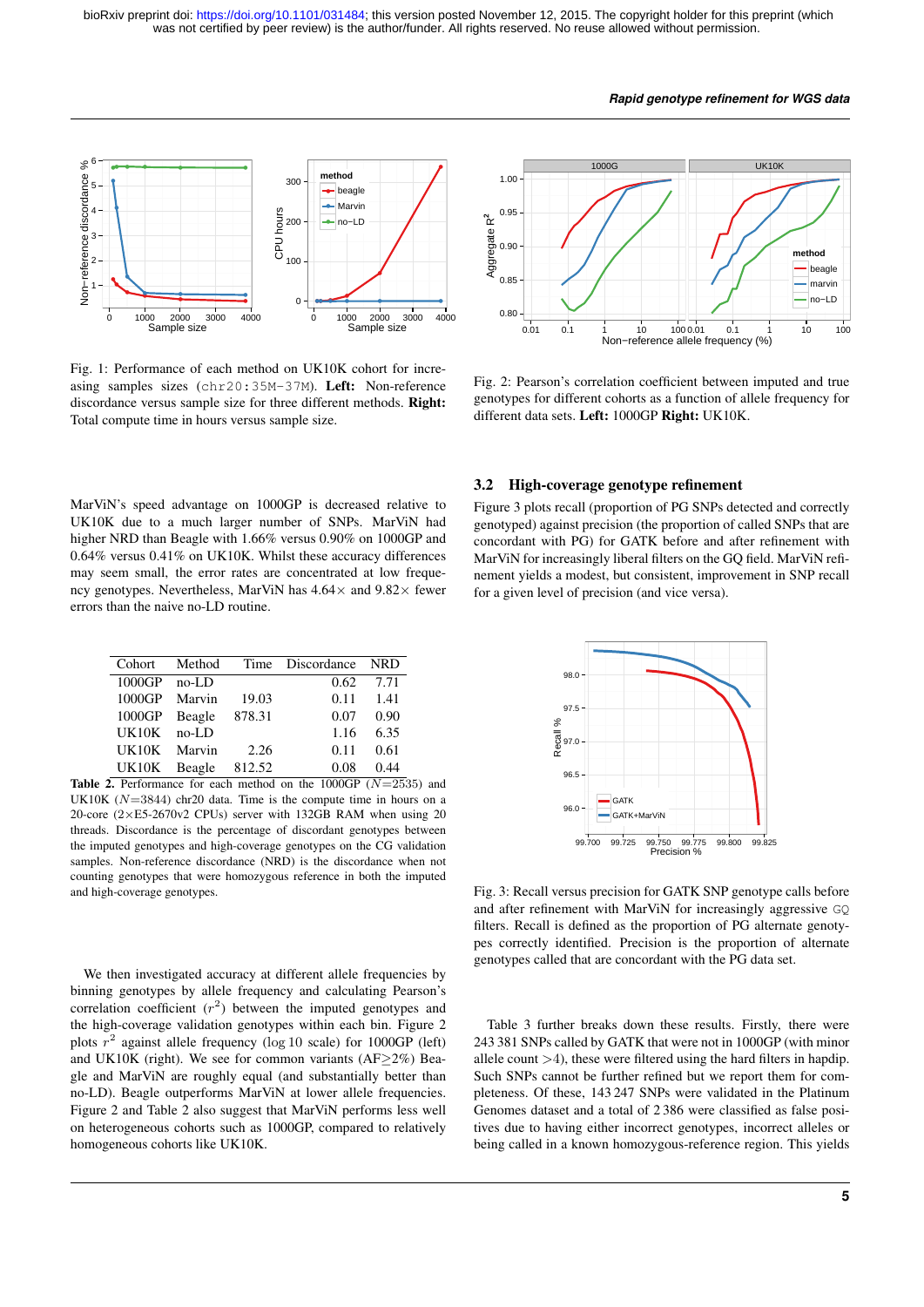#### *Arthur et al*

a precision of 98.36%, which as one might expect, is lower than calls that intersect with 1000GP variants.

For SNP calls that intersect 1000GP, we only applied a GQ≥20 filter. The GATK callset contained 3 387 126 SNPs, rising to 3 408 128 after refinement with MarViN. Of these, 3 309 226 and 3 317 953 were validated as correct in Platinum Genomes, meaning MarViN refinement yielded an additional 8 727 correctly genotyped SNPs. In terms of effect on false positive rate, MarViN reduced the number of incorrect genotypes (with correct allele) from 1 577 to 1 318, as one might expect *genotype refinement* to do. However, Marvin also imputed a greater number of variants with incorrect alternate allele (96 versus 81) and SNPs in homozygous reference regions (1 916 versus 1 037). This means MarViN had a slightly higher number of false positives than the raw GATK callset, 3 330 versus 3 087, bringing its precision to 99.902% versus 99.909% for GATK 99.902%. Given the gains in SNP recall, this seems a minor cost to pay.

|                    | $non-1000G$ | 1000G         |               |
|--------------------|-------------|---------------|---------------|
|                    |             | <b>GATK</b>   | Marvin        |
| Total              | 243 381     | 3 3 8 7 1 2 6 | 3 408 128     |
| Unevaluated        | 97 748      | 74 813        | 86 845        |
| TP                 | 143 247     | 3 309 226     | 3 3 1 7 9 5 3 |
| <b>FN</b>          | 3 377 480   | 211 373       | 202 888       |
| FP1 (GT wrong)     | 1 2 5 1     | 1577          | 1 3 1 8       |
| FP2 (allele wrong) | 98          | 81            | 96            |
| FP3 (homref)       | 1 0 3 7     | 1429          | 1916          |
| FP (total)         | 2 3 8 6     | 3 0 8 7       | 3 3 3 0       |

Table 3. Summary of high coverage SNP calls by GATK that were not present in 1000G with MAC greater than 4 (first column), calls made by GATK that were present in 1000G (middle column) and GATK calls after applying Marvin genotype refinement (third column).

## **4 DISCUSSION**

The algorithm presented in this paper is at least two orders of magnitude faster than Beagle on the UK10K cohort. Whilst this speed does come with a decrease in accuracy (particularly for rare variants), our method still makes nearly 10-fold fewer errors than a genotyping routine that does not take linkage-disequilibrium into account.

The rapidly growing size of reference panels may soon preclude the use of super-linear complexity techniques such as Beagle, since computation will become too expensive. For example, the Haplotype Reference Consortium (http://www.haplotype-referenceconsortium.org) has collected around 35 000 LCWGS samples to create a reference panel for imputation. Extrapolating from Figure 1, it seems unlikely it would be tractable to run Beagle on a cohort of this size. One possible use of MarViN would be to quickly generate an initial estimate of genotypes, which could then be supplied as starting values to a more sophisticated routine, reducing the number of iterations the latter needs to perform. MarViN might also be an ideal routine for intermediate coverage ( $\approx$ 15 $\times$ ) projects.

The reduced accuracy of MarViN compared to Beagle at lower frequency variation is likely due to the limitations of modelling the population using one vector of allele frequencies and one covariance

matrix. This simplistic model may not capture more subtle population substructure. Notably MarViN performs better on the more homogeneous UK10K cohort than on the 1000GP cohort which has far more population structure (although also has a smaller sample size). One possible way to improve this situation would be to add more flexibility to the MarViN model by using an MVN mixture distribution, but we leave this for future work.

We have also demonstrated the efficacy of genotype refinement in the high-coverage scenario, the first such investigation to our knowledge. A modest gain in recall for SNPs was achieved at a cost of a negligible decrease in precision. We also attempted refining indels with this approach, gains in recall were indeed observed but were accompanied by unacceptable increases in the false-discovery rate. This may be due to a higher FDR in the 1000GP indels and could perhaps be solved via aggressive filtering.

While the improvements seen on high-coverage data are modest, we nevertheless believe it noteworthy that results achieved from high-coverage data can be improved at all by this method. Moreover the efficiency of our method means it adds little additional overhead to processing pipelines for WGS data, whereas genotype refinement using existing HMM-based methods would be a considerable computational undertaking.

## **ACKNOWLEDGEMENTS**

We thank Stathis Kanterakis for providing GATK results.

*Funding*: All authors are employees of Illumina Cambridge Ltd., a public company that develops and markets systems for genetic analysis, and receive shares as part of their compensation.

## **REFERENCES**

- Auwera, G. A., Carneiro, M. O., Hartl, C., Poplin, R., del Angel, G., Levy-Moonshine, A., Jordan, T., Shakir, K., Roazen, D., Thibault, J., *et al.* (2013). From FastQ data to high-confidence variant calls: the Genome Analysis Toolkit best practices pipeline. *Current Protocols in Bioinformatics*, pages 11–10.
- Browning, S. R. and Browning, B. L. (2007). Rapid and accurate haplotype phasing and missing-data inference for whole-genome association studies by use of localized haplotype clustering. *The American Journal of Human Genetics*, 81(5), 1084–1097.
- Delaneau, O., Marchini, J., and Zagury, J.-F. (2012). A linear complexity phasing method for thousands of genomes. *Nature methods*, 9(2), 179–181.
- Delaneau, O., Zagury, J.-F., and Marchini, J. (2013). Improved whole-chromosome phasing for disease and population genetic studies. *Nature methods*, 10(1), 5–6.
- Delaneau, O., Marchini, J., 1000 Genomes Project Consortium, *et al.* (2014). Integrating sequence and array data to create an improved 1000 Genomes Project haplotype reference panel. *Nature communications*, 5.
- DePristo, M. A., Banks, E., Poplin, R., Garimella, K. V., Maguire, J. R., Hartl, C., Philippakis, A. A., Del Angel, G., Rivas, M. A., Hanna, M., *et al.* (2011). A framework for variation discovery and genotyping using next-generation DNA sequencing data. *Nature genetics*, 43(5), 491–498.
- Durbin, R. (2014). Efficient haplotype matching and storage using the positional BurrowsWheeler transform (PBWT). *Bioinformatics*, 30(9), 1266–1272.
- Fuchsberger, C., Abecasis, G. R., and Hinds, D. A. (2015). minimac2: faster genotype imputation. *Bioinformatics*, 31(5), 782–784.
- Howie, B., Fuchsberger, C., Stephens, M., Marchini, J., and Abecasis, G. R. (2012). Fast and accurate genotype imputation in genome-wide association studies through pre-phasing. *Nature genetics*, 44(8), 955–959.
- Huang, J., Howie, B., McCarthy, S., Memari, Y., Walter, K., Min, J. L., Danecek, P., Malerba, G., Trabetti, E., Zheng, H.-F., *et al.* (2015). Improved imputation of lowfrequency and rare variants using the UK10K haplotype reference panel. *Nature Communications*, 6.
- Li, H. (2013). Aligning sequence reads, clone sequences and assembly contigs with BWA-MEM. *arXiv preprint arXiv:1303.3997*.